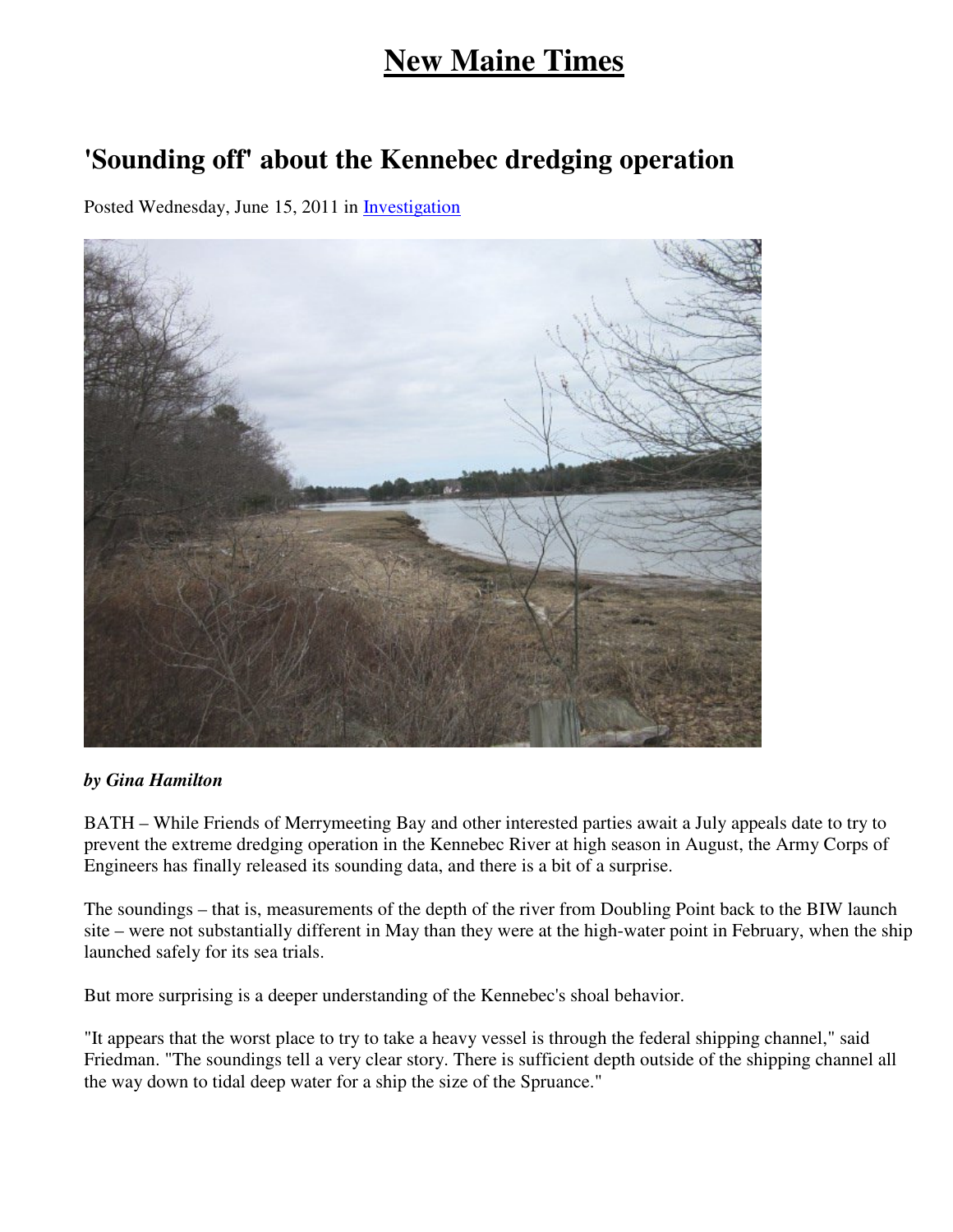The sounding data maps are a little hard to read in this format, but here are the two maps from the winter soundings and the May soundings.



Essentially, the only difference between the two occurs between 27 feet (which is the specification for the Kennebec federal channel) and 30 feet (which is the overdredging depth the Army Corps of Engineers wants to do). The keel depth of the Spruance is only 25 feet. *(30' depth plots may for comparison be found on the FOMB website under Cybrary, Legal Documents, Kennebec Dredging)Italics added by FOMB.*